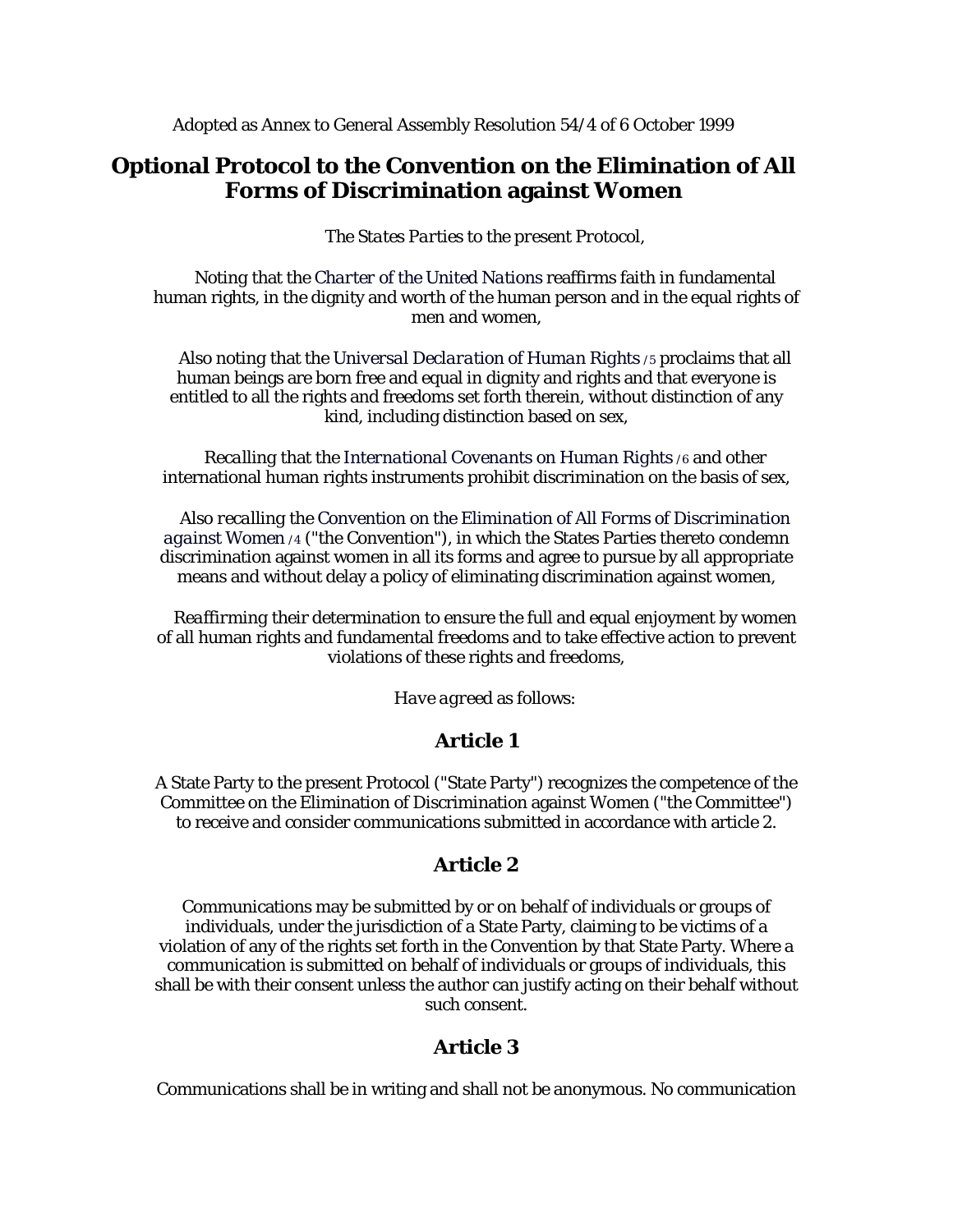shall be received by the Committee if it concerns a State Party to the Convention that is not a party to the present Protocol.

# **Article 4**

1. The Committee shall not consider a communication unless it has ascertained that all available domestic remedies have been exhausted unless the application of such remedies is unreasonably prolonged or unlikely to bring effective relief.

- 2. The Committee shall declare a communication inadmissible where:
- a. The same matter has already been examined by the Committee or has been or is being examined under another procedure of international investigation or settlement;
	- b. It is incompatible with the provisions of the Convention;
	- c. It is manifestly ill-founded or not sufficiently substantiated;
		- d. It is an abuse of the right to submit a communication;
- e. The facts that are the subject of the communication occurred prior to the entry into force of the present Protocol for the State Party concerned unless those facts continued after that date.

# **Article 5**

1. At any time after the receipt of a communication and before a determination on the merits has been reached, the Committee may transmit to the State Party concerned for its urgent consideration a request that the State Party take such interim measures as may be necessary to avoid possible irreparable damage to the victim or victims of the alleged violation.

2. Where the Committee exercises its discretion under paragraph 1 of the present article, this does not imply a determination on admissibility or on the merits of the communication.

# **Article 6**

1. Unless the Committee considers a communication inadmissible without reference to the State Party concerned, and provided that the individual or individuals consent to the disclosure of their identity to that State Party, the Committee shall bring any communication submitted to it under the present Protocol confidentially to the attention of the State Party concerned.

2. Within six months, the receiving State Party shall submit to the Committee written explanations or statements clarifying the matter and the remedy, if any, that may have been provided by that State Party.

# **Article 7**

1. The Committee shall consider communications received under the present Protocol in the light of all information made available to it by or on behalf of individuals or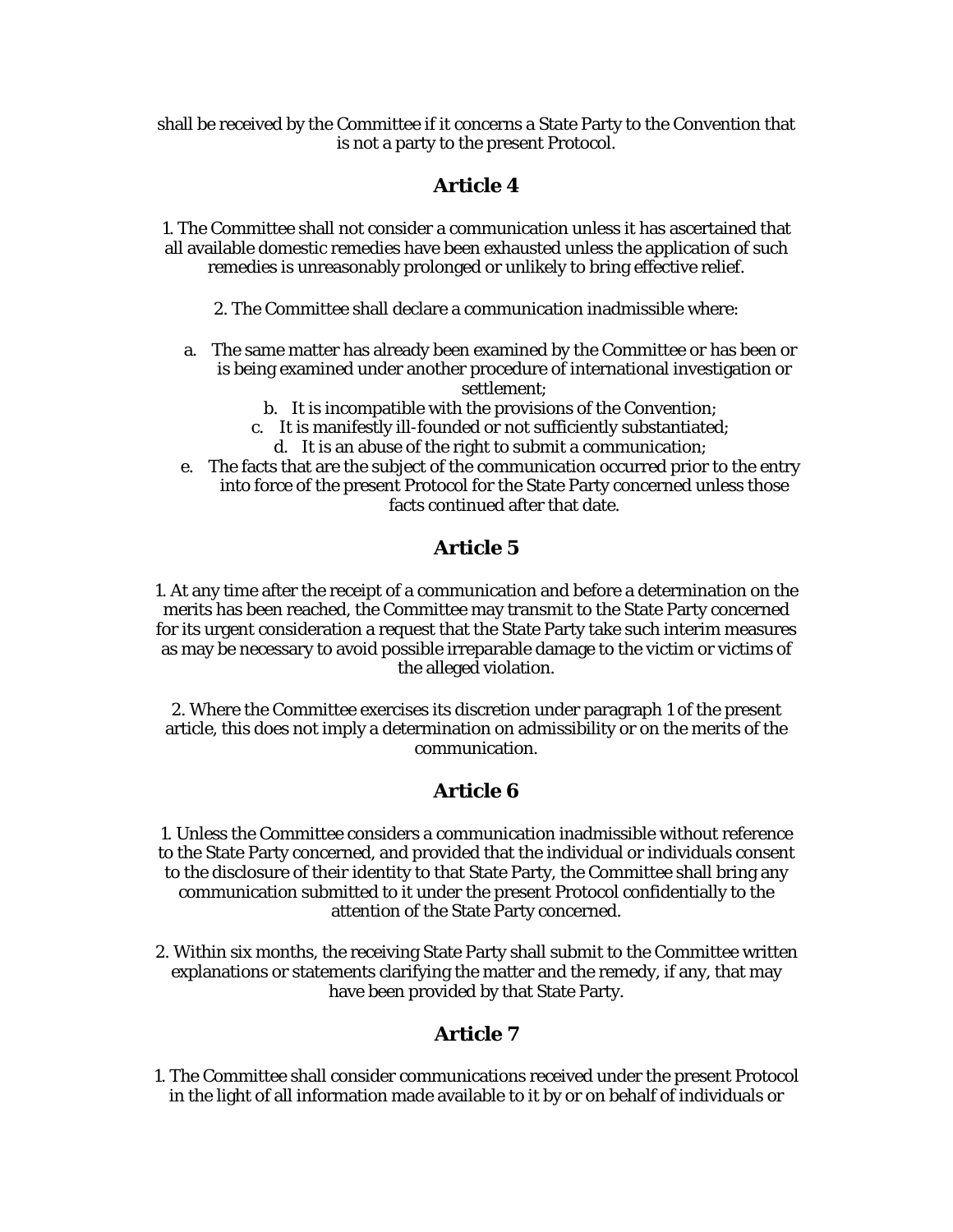groups of individuals and by the State Party concerned, provided that this information is transmitted to the parties concerned.

2. The Committee shall hold closed meetings when examining communications under the present Protocol.

3. After examining a communication, the Committee shall transmit its views on the communication, together with its recommendations, if any, to the parties concerned.

4. The State Party shall give due consideration to the views of the Committee, together with its recommendations, if any, and shall submit to the Committee, within six months, a written response, including information on any action taken in the light of the views and recommendations of the Committee.

5. The Committee may invite the State Party to submit further information about any measures the State Party has taken in response to its views or recommendations, if any, including as deemed appropriate by the Committee, in the State Party's subsequent reports under *article 18 of the Convention*.

#### **Article 8**

1. If the Committee receives reliable information indicating grave or systematic violations by a State Party of rights set forth in the Convention, the Committee shall invite that State Party to cooperate in the examination of the information and to this end to submit observations with regard to the information concerned.

2. Taking into account any observations that may have been submitted by the State Party concerned as well as any other reliable information available to it, the Committee may designate one or more of its members to conduct an inquiry and to report urgently to the Committee. Where warranted and with the consent of the State Party, the inquiry may include a visit to its territory.

3. After examining the findings of such an inquiry, the Committee shall transmit these findings to the State Party concerned together with any comments and recommendations.

4. The State Party concerned shall, within six months of receiving the findings, comments and recommendations transmitted by the Committee, submit its observations to the Committee.

5. Such an inquiry shall be conducted confidentially and the cooperation of the State Party shall be sought at all stages of the proceedings.

#### **Article 9**

1. The Committee may invite the State Party concerned to include in its report under article 18 of the Convention details of any measures taken in response to an inquiry conducted under article 8 of the present Protocol.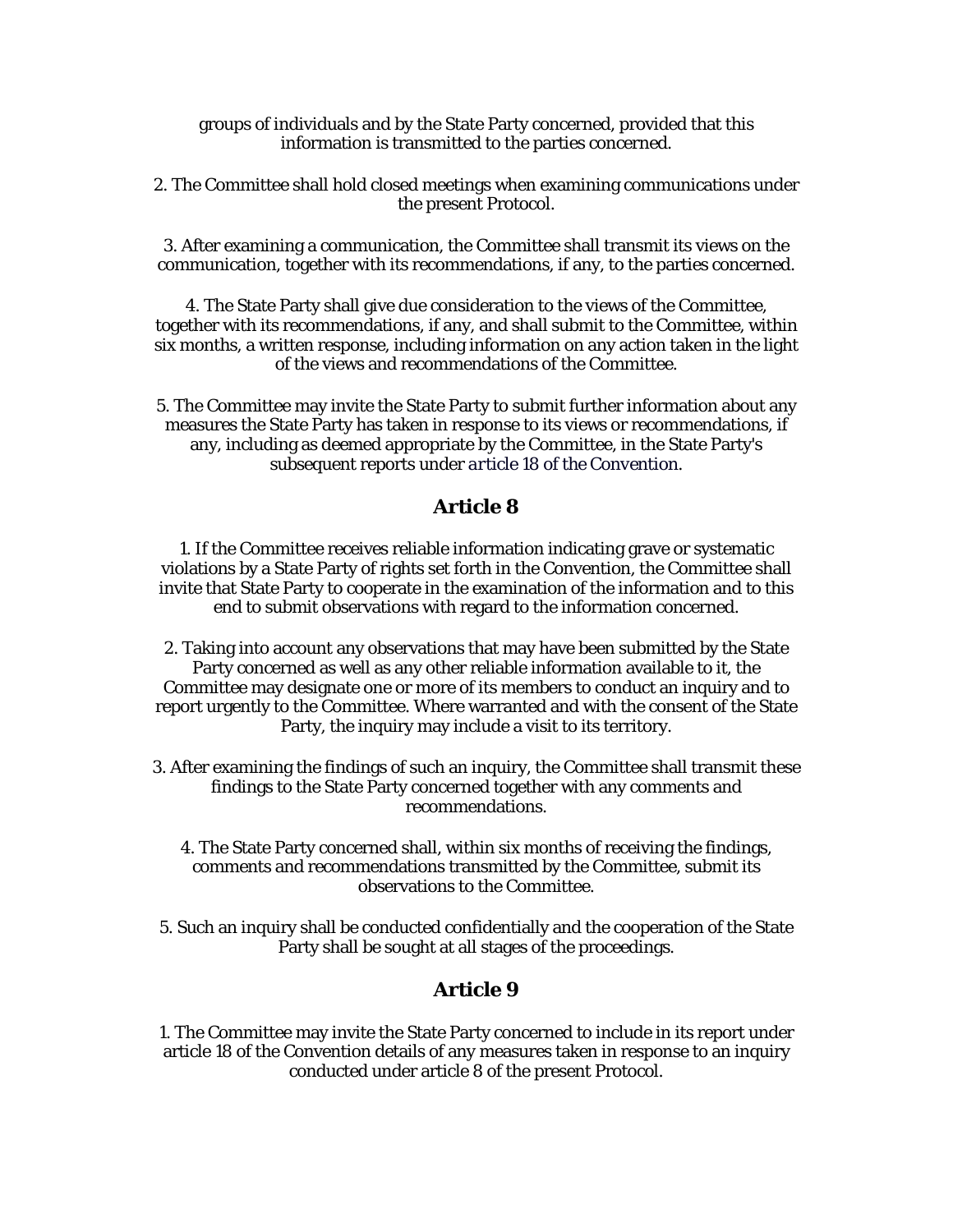2. The Committee may, if necessary, after the end of the period of six months referred to in article 8.4, invite the State Party concerned to inform it of the measures taken in response to such an inquiry.

# **Article 10**

1. Each State Party may, at the time of signature or ratification of the present Protocol or accession thereto, declare that it does not recognize the competence of the Committee provided for in articles 8 and 9.

2. Any State Party having made a declaration in accordance with paragraph 1 of the present article may, at any time, withdraw this declaration by notification to the Secretary-General.

### **Article 11**

A State Party shall take all appropriate steps to ensure that individuals under its jurisdiction are not subjected to ill treatment or intimidation as a consequence of communicating with the Committee pursuant to the present Protocol.

# **Article 12**

The Committee shall include in its annual report under article 21 of the Convention a summary of its activities under the present Protocol.

# **Article 13**

Each State Party undertakes to make widely known and to give publicity to the Convention and the present Protocol and to facilitate access to information about the views and recommendations of the Committee, in particular, on matters involving that State Party.

# **Article 14**

The Committee shall develop its own rules of procedure to be followed when exercising the functions conferred on it by the present Protocol.

# **Article 15**

1. The present Protocol shall be open for signature by any State that has signed, ratified or acceded to the Convention.

2. The present Protocol shall be subject to ratification by any State that has ratified or acceded to the Convention. Instruments of ratification shall be deposited with the Secretary-General of the United Nations.

3. The present Protocol shall be open to accession by any State that has ratified or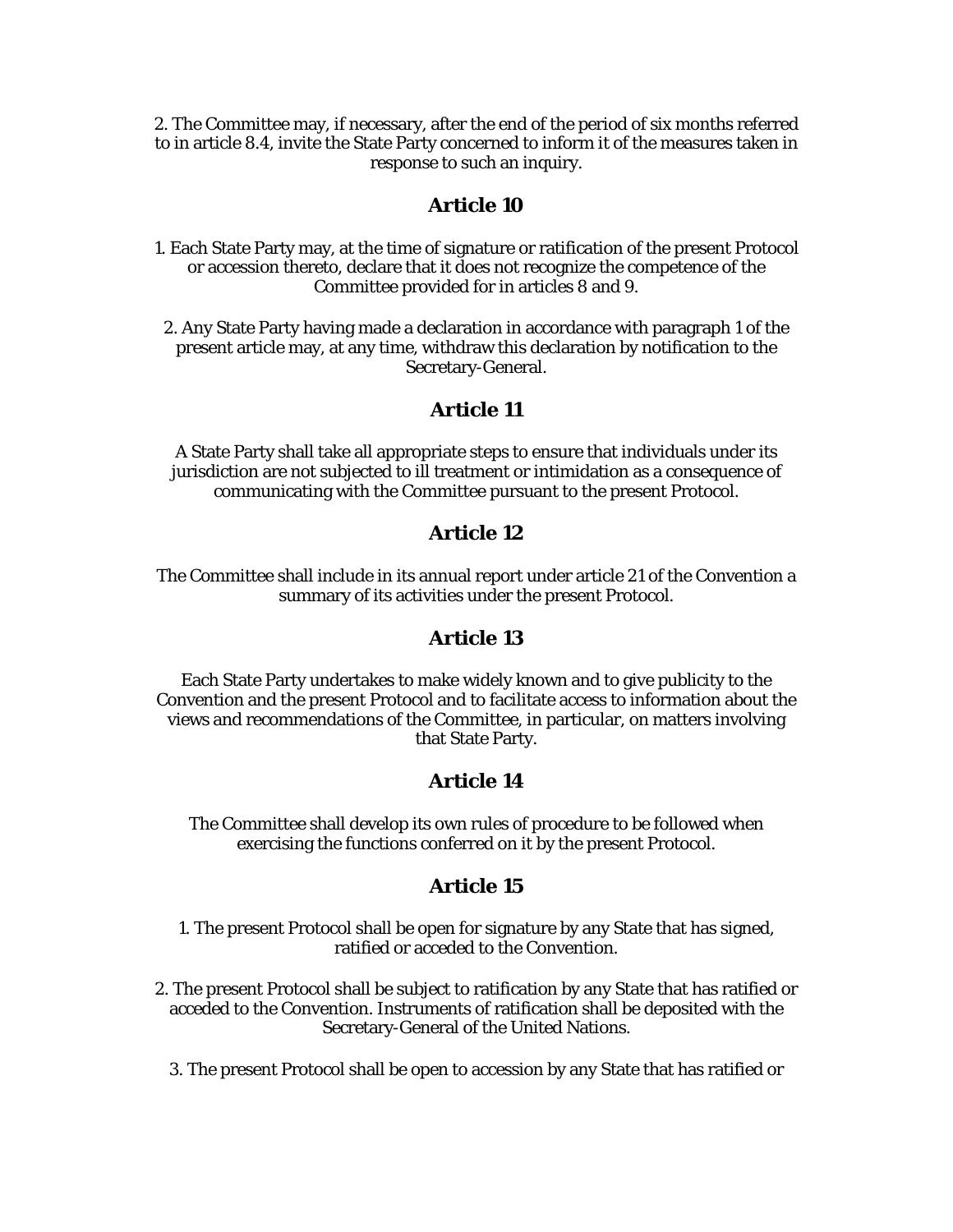acceded to the Convention.

4. Accession shall be effected by the deposit of an instrument of accession with the Secretary-General of the United Nations.

#### **Article 16**

1. The present Protocol shall enter into force three months after the date of the deposit with the Secretary-General of the United Nations of the tenth instrument of ratification or accession.

2. For each State ratifying the present Protocol or acceding to it after its entry into force, the present Protocol shall enter into force three months after the date of the deposit of its own instrument of ratification or accession.

#### **Article 17**

No reservations to the present Protocol shall be permitted.

#### **Article 18**

1. Any State Party may propose an amendment to the present Protocol and file it with the Secretary-General of the United Nations. The Secretary-General shall thereupon communicate any proposed amendments to the States Parties with a request that they notify her or him whether they favour a conference of States Parties for the purpose of considering and voting on the proposal. In the event that at least one third of the States Parties favour such a conference, the Secretary-General shall convene the conference under the auspices of the United Nations. Any amendment adopted by a majority of the States Parties present and voting at the conference shall be submitted to the General Assembly of the United Nations for approval.

2. Amendments shall come into force when they have been approved by the General Assembly of the United Nations and accepted by a two-thirds majority of the States Parties to the present Protocol in accordance with their respective constitutional processes.

3. When amendments come into force, they shall be binding on those States Parties that have accepted them, other States Parties still being bound by the provisions of the present Protocol and any earlier amendments that they have accepted.

### **Article 19**

1. Any State Party may denounce the present Protocol at any time by written notification addressed to the Secretary-General of the United Nations. Denunciation shall take effect six months after the date of receipt of the notification by the Secretary-General.

2. Denunciation shall be without prejudice to the continued application of the provisions of the present Protocol to any communication submitted under article 2 or